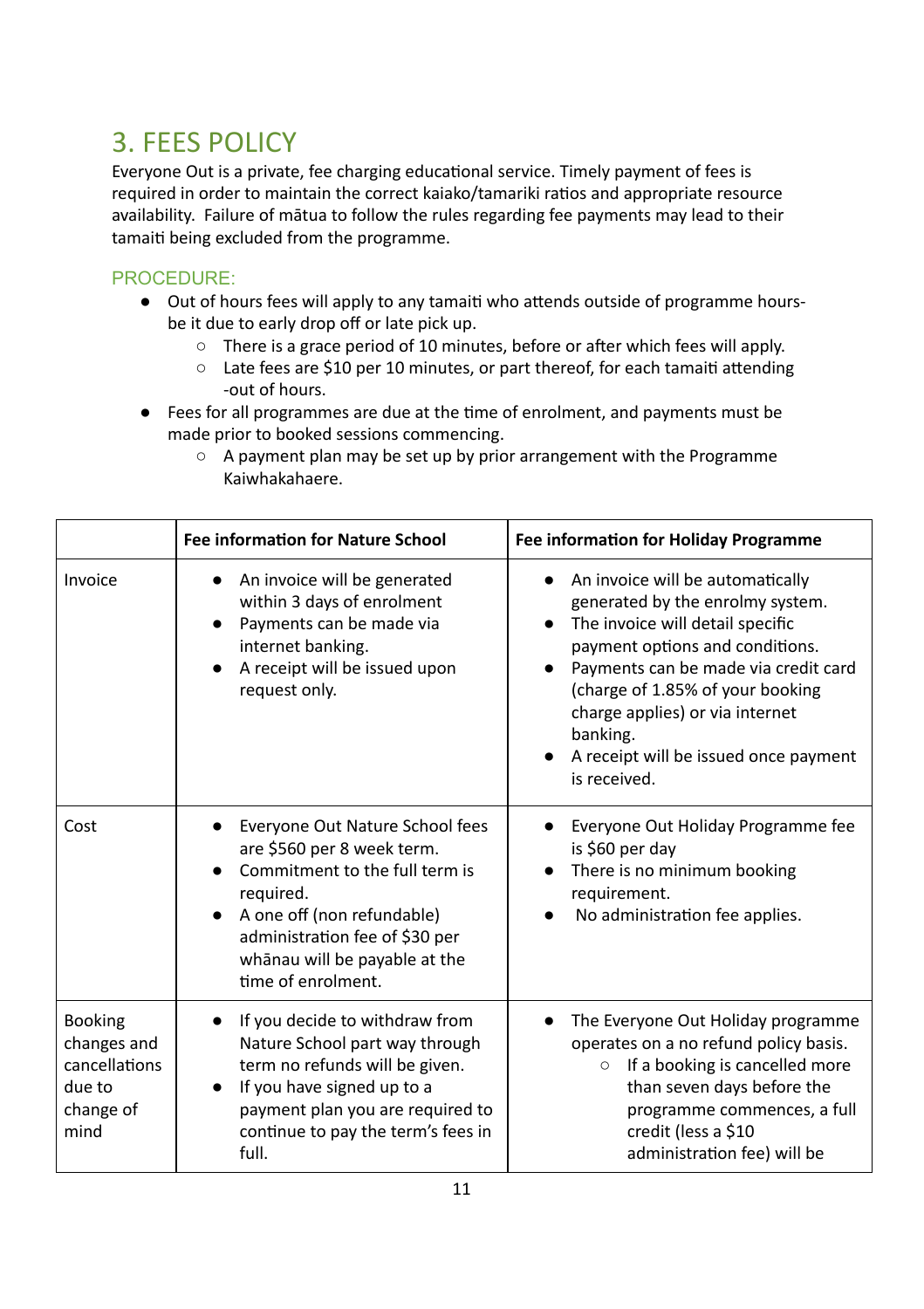|                                                                               | A credit to use the following term,<br>or at the holiday programme, may<br>be given at the discretion of the<br>Programme Kaiwhakahaere.<br>There will be a \$10 administration<br>fee for all change requests.                                                                                                                                                                                                                                                                                                                                                                                                                                                                                                                 | applied to the relevant<br>enrolmy account.<br>If a booking is cancelled within<br>$\circ$<br>seven days of the programme<br>commencing, no credit will be<br>given.<br>There will be a \$10 / child<br>$\bigcirc$<br>administration fee for all<br>cancellation requests.<br>Changes to bookings may be made,<br>free of charge, up to seven days prior<br>to programme commencement;<br>though these are subject to<br>availability.<br>A booking may not be changed<br>$\circ$<br>within seven days of the<br>programme commencing.<br>Note: that the seven day rule above is<br>seven days before the beginning of<br>the holiday period NOT seven days<br>before your booking. |
|-------------------------------------------------------------------------------|---------------------------------------------------------------------------------------------------------------------------------------------------------------------------------------------------------------------------------------------------------------------------------------------------------------------------------------------------------------------------------------------------------------------------------------------------------------------------------------------------------------------------------------------------------------------------------------------------------------------------------------------------------------------------------------------------------------------------------|-------------------------------------------------------------------------------------------------------------------------------------------------------------------------------------------------------------------------------------------------------------------------------------------------------------------------------------------------------------------------------------------------------------------------------------------------------------------------------------------------------------------------------------------------------------------------------------------------------------------------------------------------------------------------------------|
| <b>Booking</b><br>changes and<br>cancellations<br>due to illness<br>or injury | If your tamaiti is absent due to<br>illness or injury a one day credit<br>will be applied to your enrolmy<br>account.<br>Only one sick day credit<br>$\bigcirc$<br>will be offered per tamaiti<br>per term, as standard.<br>Sick day credits will not<br>О<br>accumulate over multiple<br>terms<br>If the illness or injury is long term<br>and will result in more than two<br>sessions being missed a credit<br>may be applied, at the<br>Programme Kaiwhakahaere's<br>discretion.<br>Credits can be used at the Holiday<br>Programme or during the<br>following term at nature school.<br>No refunds or credits will be given<br>for tamariki absent for other<br>commitments such as a family<br>holiday, school trips etc. | If your tamaiti is absent due to illness<br>or injury, it may be possible to transfer<br>their booking to another day within<br>the same holiday period, subject to<br>availability.<br>If you wish to transfer your<br>$\bigcirc$<br>booked day please contact the<br>Programme Kaiwhakahaere to<br>discuss any available options.<br>No refunds will be given where<br>O<br>transfer does not prove<br>possible.<br>If you wish to request a credit<br>$\bigcirc$<br>due to illness or injury please<br>contact<br>rachel@everyoneout.co.nz<br>Credits may be given on a case<br>by case basis at the discretion<br>of the Programme<br>Kaiwhakahaere.                            |